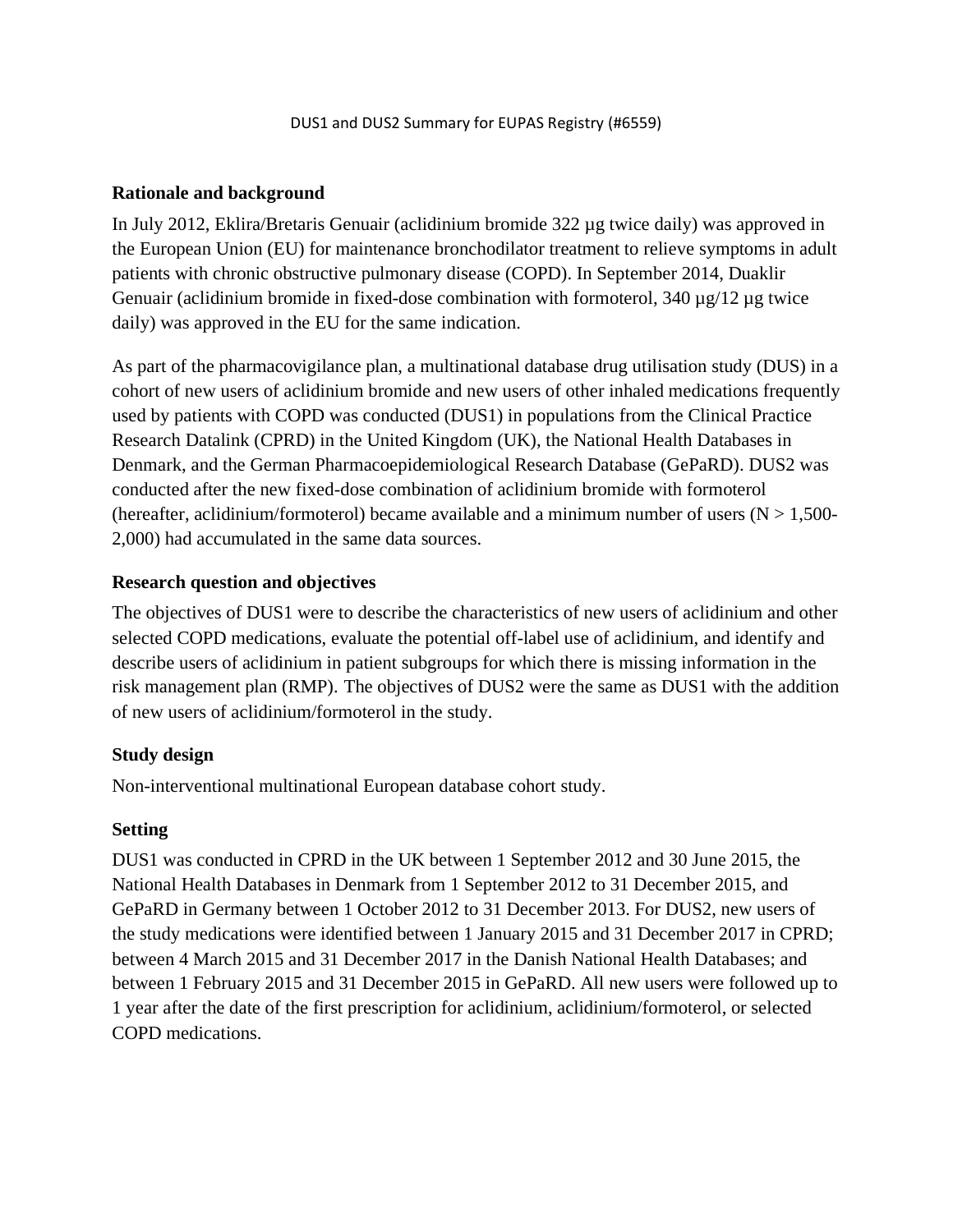# **Subjects and study size, including dropouts**

The study population comprised new users of long-acting anticholinergic (LAMA) medications—aclidinium bromide, aclidinium/formoterol, tiotropium, Other LAMA,  $LAMA/long-acting beta<sub>2</sub>-agonists (LAMA/LABA); new users of LABA; and new users of$ LABA/inhaled corticosteroid (LABA/ICS). A minimum study size of 1,500 to 2,000 new users of aclidinium (DUS1) or aclidinium/formoterol (DUS2) in each data source was considered appropriate to provide an acceptable level of precision. The final number of users of aclidinium or aclidinium/formoterol included in each data source was above 2,000 at the time the data were available for extraction.

# **Variables and data sources**

The main variables were age, sex, smoking, COPD and asthma diagnoses, comorbidity, comedications, COPD severity, indication for aclidinium and aclidinium/formoterol, and frequency of conditions with missing information in the RMP. Smoking was ascertained through recorded information in CPRD and the use of smoking-cessation drugs in Denmark and GePaRD. Medical diagnoses related to smoking were also used in GePaRD.

#### **Results**

# DUS1

The study included 3,604 new users of aclidinium in CPRD, 4,613 new users in Denmark, and 13,327 new users in GePaRD. New users of LAMA medications, including new users of aclidinium, were older (median age, 69 to 71 years) than new users of LABA or LABA/ICS (median age, 55 to 66 years). Smoking was more frequent in users of LAMA medications (19.0% to 37.8% of users) than in users of LABA or LABA/ICS (7.3% to 25.9%).

A diagnosis of COPD was more frequent in users of LAMA medications (44.9% to 95.9%) than in users of LABA or LABA/ICS (25.5% to 67.4%). Asthma only (no COPD) was more frequent in users of LABA or LABA/ICS (12.5% to 59.5%) than in users of LAMA medications (2.3% to 8.9%).

In CPRD and Denmark, users of aclidinium had more severe or very severe COPD (CPRD, 45.8%; Denmark, 69.9%) than users of the other study medications (CPRD, up to 42.9%; Denmark, up to 65.2%). In GePaRD, users of aclidinium had more severe COPD (28.3%) than users of other medications except LAMA/LABA (39.0%).

The most frequent comorbidity across the study medications in patients with COPD aged 40 years or older were hypertension (43.6% to 79.5%) and depressive disorders (23.2% to 52.6%). The most frequent comedications in these patients were short-acting beta2-agonists (24.2% to 91.0%), antibiotics (56.8% to 79.3%), and cardiovascular medications (62.2% to 77.3%).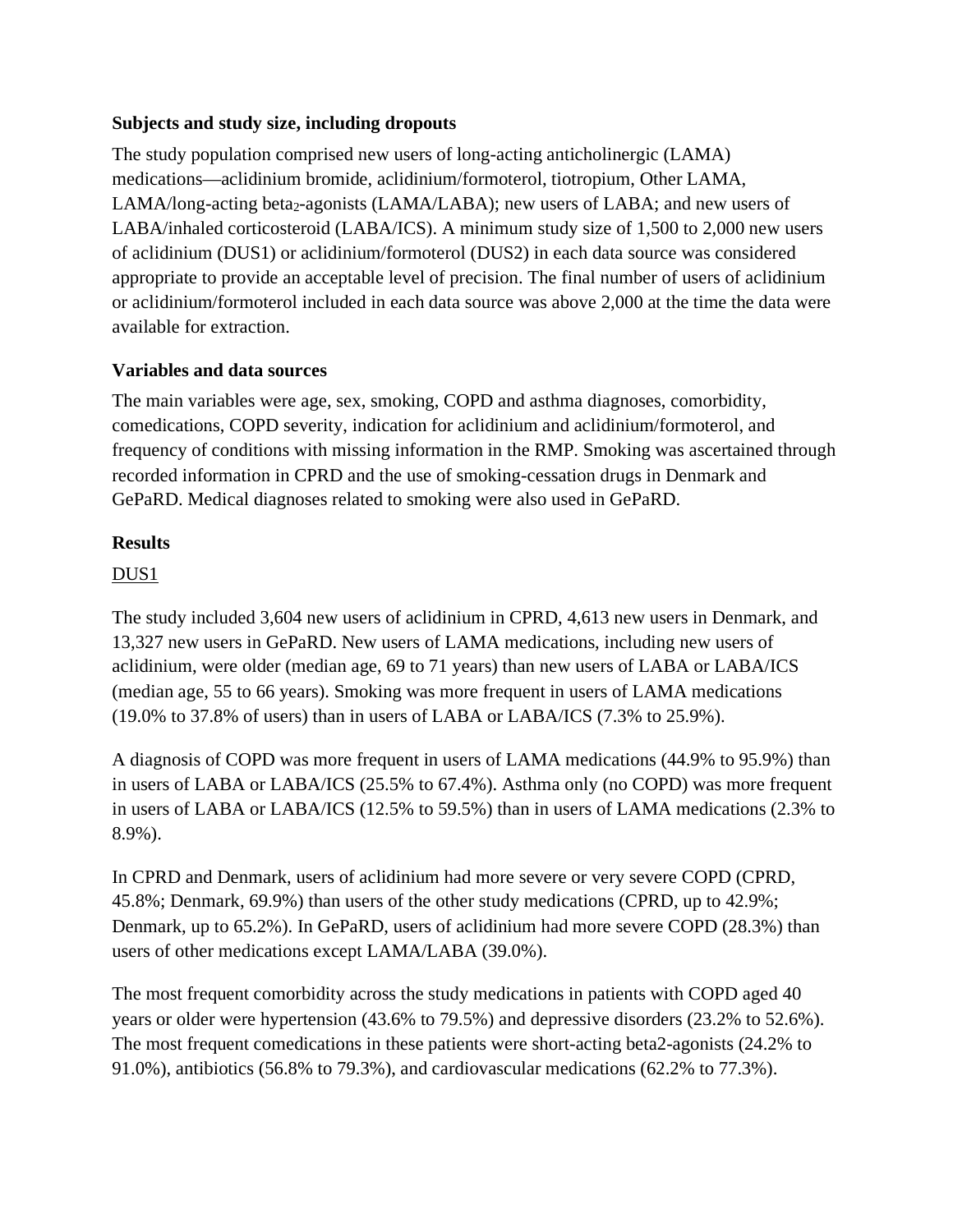Estimated off-label prescription of aclidinium was 4.2% in CPRD, 6.7% in Denmark, and 5.0% in GePaRD. The indication could not be evaluated in 37.7% of users of aclidinium in Denmark.

The most frequent conditions for which information was missing from the RMP were renal failure in CPRD (21.8%), angina in Denmark (17.9%), and arrhythmias in GePaRD (20.1%).

Duration of the index episode for aclidinium ranged from 3.9 months in GePaRD to 5.4 months in Denmark. In all study populations, persistence of use was higher in users of LAMA medications than in users of LABA or LABA/ICS. The highest persistence was among users of LAMA/LABA (32.3% in CPRD, 36.2% in Denmark, and 38.6% in GePaRD). The percentage of users of aclidinium bromide who discontinued with switching was 22.4% in Denmark, 11.3% in CPRD, and 9.5% in GePaRD.

# DUS2

The study included 4,871 new users of aclidinium and 2,153 new users of aclidinium/formoterol in CPRD, 2,836 new users of aclidinium and 2,586 new users of aclidinium/formoterol in Denmark, and 9,961 new users of aclidinium and 10,069 new users of aclidinium/formoterol in GePaRD. New users of LAMA medications, including new users of aclidinium and aclidinium/formoterol, were older (median age, 69 to 71 years) than new users of LABA (median age, 63 to 67 years) or LABA/ICS (median age, 53 to 59 years).

Smoking was more frequent in users of LAMA medications (20.1% to 39.9% of users) than in users of LABA (15.5% to 26.8% of users) or LABA/ICS (7.9% to 23.1%). For all study medications, obesity was more frequent in CPRD than obesity proxy estimators in Denmark and GePaRD. For all study medications, the alcohol abuse proxy estimator was more frequent in Denmark than in CPRD and GePaRD.

A diagnosis of COPD was more frequent in users of LAMA medications (46.8% to 92.8%) than in users of LABA (28.4% to 65.5%) or LABA/ICS (24.2% to 43.4%). Asthma only (no COPD) was more frequent in users of LABA (13.3% to 43.7%) or LABA/ICS (24.7% to 61.8%) than in users of LAMA medications (2.6% to 12.9%). In CPRD, users of aclidinium had a higher proportion of severe or very severe COPD than users of aclidinium/formoterol or users of LABA and LABA/ICS. In Denmark, aclidinium, Other LAMA, and LAMA/LABA users had a higher proportion of severe or very severe COPD than users of other medications. In GePaRD, users of LAMA/LABA medications and users of aclidinium/formoterol had the highest proportion with severe COPD, and the proportion of severe COPD in users of aclidinium was the lowest amongst users of LAMA medications.

The most frequent comorbidity across the study medications in patients with COPD aged 40 years or older was hypertension (50.0% to 79.4%) in all data sources. The second most frequent comorbidity was depressive disorders (39.0% to 42.8%) in CPRD, urinary tract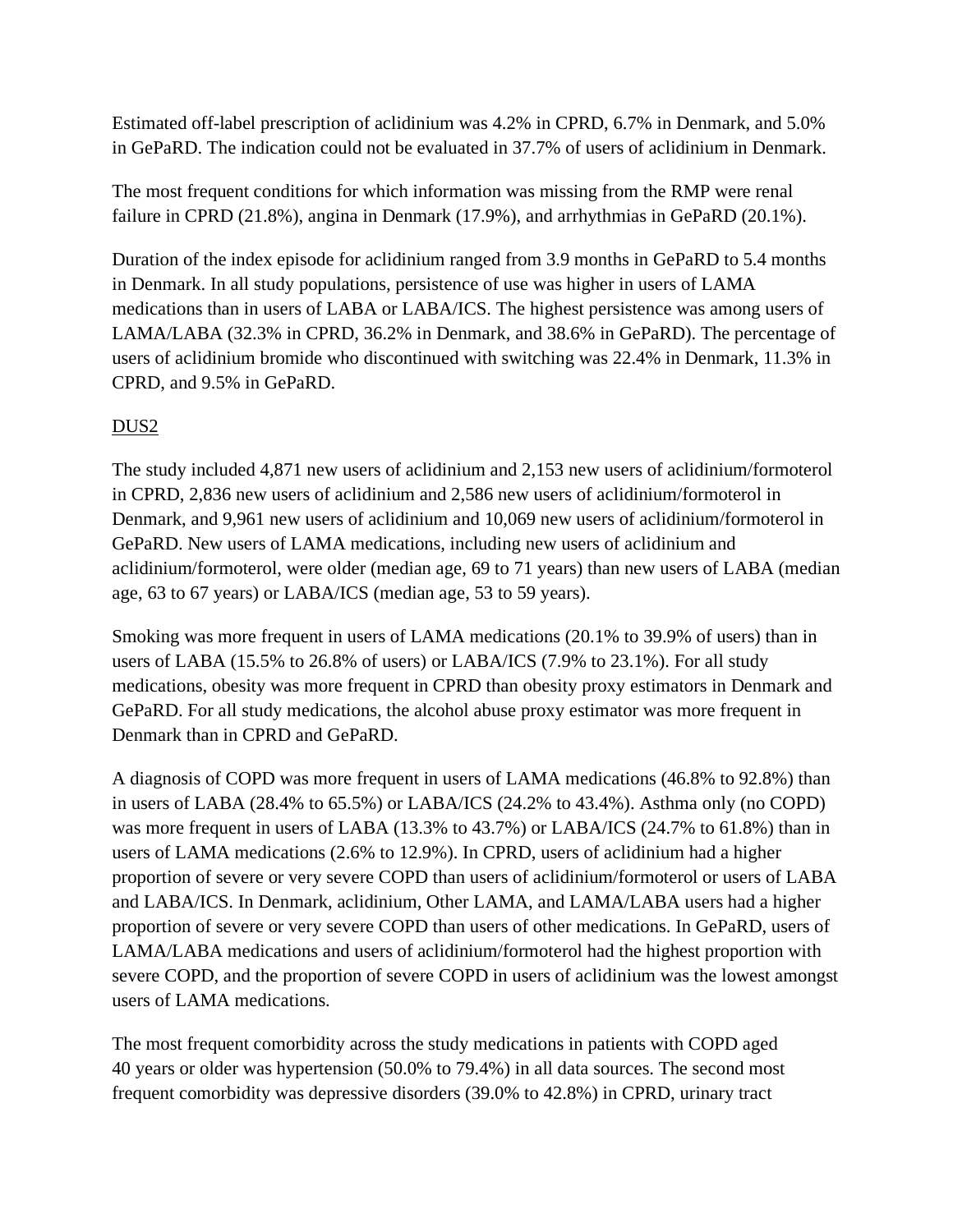infections (48.8% to 54.4%) in Denmark, and benign prostatic hyperplasia (BPH) (24.8% to 29.6%) in GePaRD. The most frequent comedications in these patients were short-acting beta2 agonists (25.7% to 84.4%), antibiotics (54.3% to 74.8%), and cardiovascular medications (62.8% to 75.8%).

Off-label use of aclidinium was 5.0% in CPRD, 8.9% in Denmark, and 5.4% in GePaRD. Offlabel use of aclidinium/formoterol was lower than for aclidinium: 3.2% in the CPRD, 3.3% in Denmark, and 2.6% in GePaRD. The main reason for off-label use was having a diagnosis of asthma in the absence of a diagnosis of COPD.

The most frequent conditions with missing information in the RMP that were identified prior to initiation of study medications were renal failure and BPH in CPRD, arrhythmias and angina in Denmark, and BPH and arrhythmias in GePaRD. These conditions affected between 15% and 29% of users of aclidinium or aclidinium/formoterol.

For all study medications, duration of the index episode was longer in Denmark than in CPRD or GePaRD. Median duration of the index episode for aclidinium ranged from 3.0 months in GePaRD to 6.0 months in Denmark; median duration of the index episode for aclidinium/formoterol ranged from 3.0 months in GePaRD to 8.9 months in Denmark. In all study populations, persistence of use was higher in users of LAMA medications than in users of LABA or LABA/ICS. Approximately one-third of users of aclidinium and aclidinium/formoterol continued treatment at 1 year of follow-up in CPRD. This proportion was higher in users of aclidinium/formoterol in Denmark and it was lower in users of aclidinium in GePaRD.

The proportion of patients who discontinued the study medications and switched to another study medication was in general higher in new users of LAMA medications than users of LABA and LABA/ICS medications. Amongst users of aclidinium, the percentage discontinuing with switching to another medication was 28.1% in CPRD, 29.2% in Denmark, and 19.2% in GePaRD. For aclidinium/formoterol, the percentage discontinuing with switching to another medication was 31.7% in CPRD, 30.2% in Denmark, and 14.1% in GePaRD.

# **Discussion**

In both studies, characteristics of users of the study medications were consistent with the potential indication of COPD in users of LAMA medications and of COPD and/or asthma in users of LABA and LABA/ICS medications.

In DUS1, the higher severity of COPD in users of aclidinium is compatible with a selective prescribing of a new medication to more severely affected patients not responding to other available treatments.

DUS2 found that amongst users of LAMA medications, users of tiotropium in CPRD had the lowest frequency of a prior diagnosis of COPD and the highest frequency of a diagnosis of